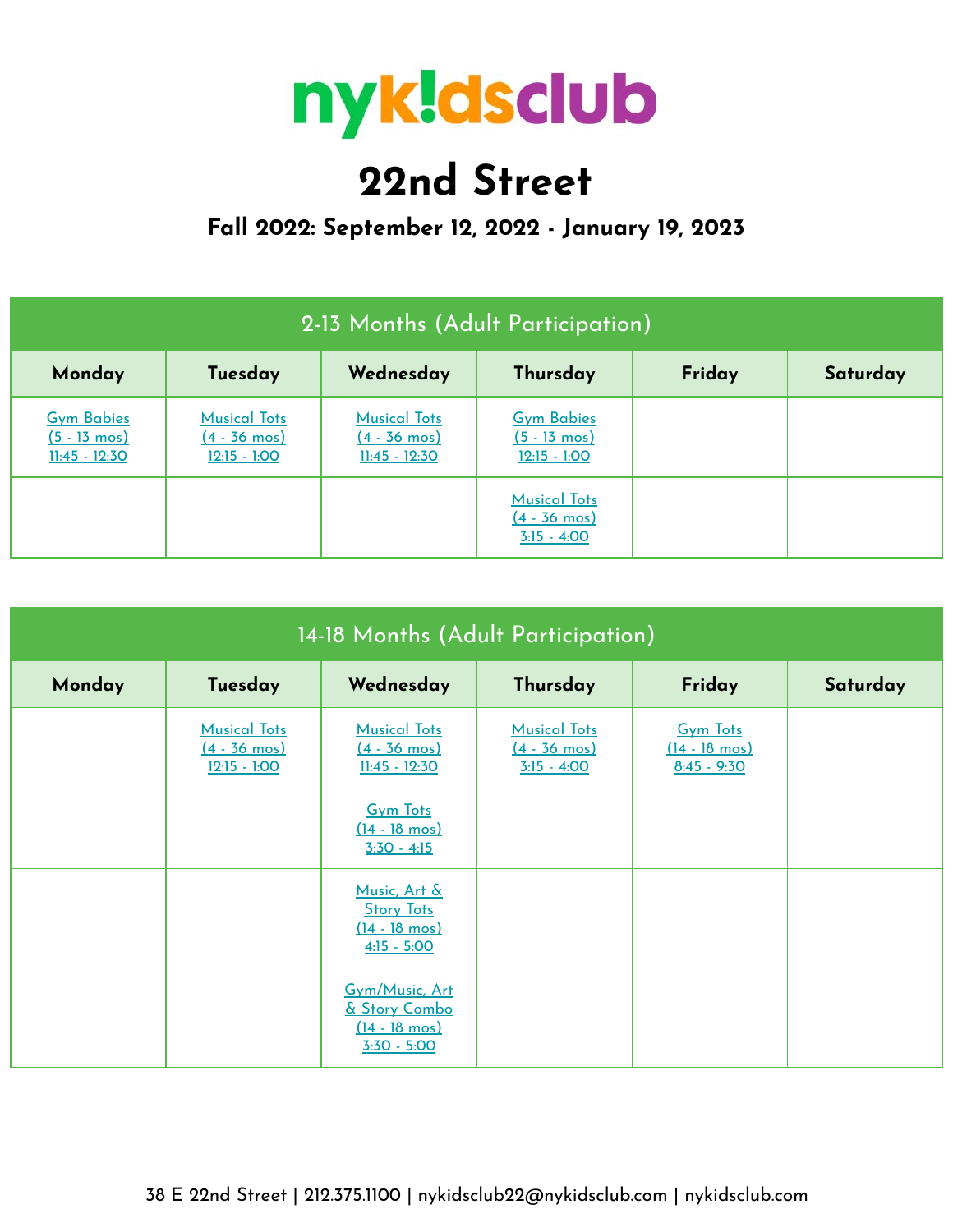| 19-23 Months (Adult Participation)                       |                                                                    |                                                                                   |                                                                    |                                                                  |                                                                                |  |  |
|----------------------------------------------------------|--------------------------------------------------------------------|-----------------------------------------------------------------------------------|--------------------------------------------------------------------|------------------------------------------------------------------|--------------------------------------------------------------------------------|--|--|
| Monday                                                   | Tuesday                                                            | Wednesday                                                                         | Thursday                                                           | Friday                                                           | Saturday                                                                       |  |  |
| <b>Gym Kids</b><br><u>(19 - 23 mos)</u><br>$8:45 - 9:30$ | <b>Preschool Prep</b><br>$(18 - 23 \text{ mos})$<br>$9:45 - 11:45$ | <b>Musical Tots</b><br>$(4 - 36 \text{ mos})$<br>$11:45 - 12:30$                  | <b>Preschool Prep</b><br>$(18 - 23 \text{ mos})$<br>$9:45 - 11:45$ | <b>Sports Kids</b><br>$(19 - 23 \text{ mos})$<br>$11:45 - 12:30$ | <b>Gym Kids</b><br>$(19 - 23 \text{ mos})$<br>$9:00 - 9:45$                    |  |  |
|                                                          | <b>Musical Tots</b><br>$(4 - 36 \text{ mos})$<br>$12:15 - 1:00$    | Music, Art &<br><b><u>Story Kids</u></b><br><u>(19 - 23 mos)</u><br>$3:15 - 4:00$ | <b>Musical Tots</b><br>$(4 - 36 \text{ mos})$<br>$3:15 - 4:00$     |                                                                  | Music, Art &<br><b>Story Kids</b><br>$(19 - 23 \text{ mos})$<br>$9:45 - 10:30$ |  |  |
|                                                          |                                                                    |                                                                                   | <b>STEM Kids</b><br>$(19 - 23 \text{ mos})$<br>$5:15 - 6:00$       |                                                                  | Gym/Music, Art<br>& Story Combo<br><u>(19 - 23 mos)</u><br>$9:00 - 10:30$      |  |  |

| 24-36 Months (Adult Participation) |                                                                 |                                                                                  |                                                                 |        |          |  |
|------------------------------------|-----------------------------------------------------------------|----------------------------------------------------------------------------------|-----------------------------------------------------------------|--------|----------|--|
| Monday                             | Tuesday                                                         | Wednesday                                                                        | Thursday                                                        | Friday | Saturday |  |
|                                    | <b>Musical Tots</b><br>$(4 - 36 \text{ mos})$<br>$12:15 - 1:00$ | <b>Gym Juniors</b><br>$(24 - 36 \text{ mos})$<br>$8:45 - 9:30$                   | <b>Musical Tots</b><br>$(4 - 36 \text{ mos})$<br>$3:15 - 4:00$  |        |          |  |
|                                    | <b>Ballet Juniors</b><br><u>(24 - 36 mos)</u><br>$4:00 - 4:45$  | <b>Musical Tots</b><br>$(4 - 36 \text{ mos})$<br><u> 11:45 - 12:30</u>           | <b>Gym Juniors</b><br>$(24 - 36 \text{ mos})$<br>$3:30 - 4:15$  |        |          |  |
|                                    |                                                                 | Music, Art &<br><b>Story Juniors</b><br>$(24 - 36 \text{ mos})$<br>$5:15 - 6:00$ | Gym/STEM<br>Combo<br>$(24 - 36 \text{ mos})$<br>$3:30 - 5:00$   |        |          |  |
|                                    |                                                                 |                                                                                  | <b>STEM Juniors</b><br>$(24 - 36 \text{ mos})$<br>$4:15 - 5:00$ |        |          |  |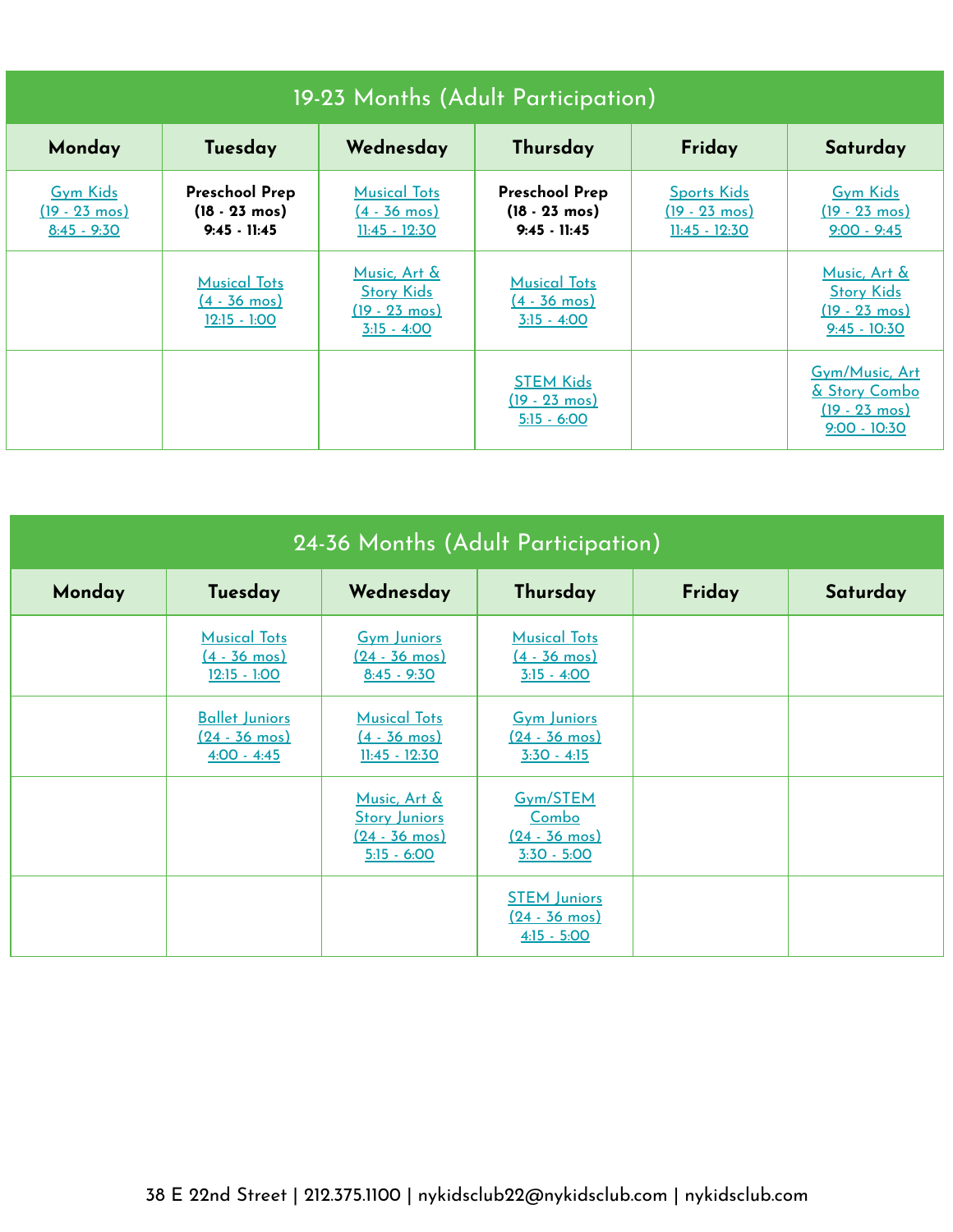| Monday                                                                   | Tuesday                                                                             | Wednesday                                                          | Thursday                                                          | Friday                                                                           | Saturday                                                                                        |
|--------------------------------------------------------------------------|-------------------------------------------------------------------------------------|--------------------------------------------------------------------|-------------------------------------------------------------------|----------------------------------------------------------------------------------|-------------------------------------------------------------------------------------------------|
| <b>Ultimate Fitness I</b><br>$(2.5 - 3.5 \text{ yrs})$<br>$12:45 - 1:30$ | Tumble & Dance<br>$(2.5 - 3.5 \text{ yrs})$<br>$12:45 - 1:30$                       | <b>Gymnastics I</b><br>$(2.5 - 3.5 \text{ yrs})$<br>$12:45 - 1:30$ | <b>Gymnastics I</b><br>$(2.5 - 3.5 \text{ yrs})$<br>$1:30 - 2:15$ | Sports I<br>$(2.5 - 3.5 \text{ yrs})$<br>$12:45 - 1:30$                          | <b>Gymnastics</b> 1<br>$(2.5 - 3.5 \text{ yrs})$<br>$10:00 - 10:45$                             |
| Music, Art &<br>Story I<br>$(2.5 - 3.5 \text{ yrs})$<br>$1:45 - 2:30$    | <b>Ballet</b><br><b>Foundations I</b><br>$(2.5 - 3.5 \text{ yrs})$<br>$3:00 - 3:45$ | <b>STEM I</b><br>$(2.5 - 3.5 \text{ yrs})$<br>$1:45 - 2:30$        |                                                                   | Music, Art &<br>Story I<br>$(2.5 - 3.5 \text{ yrs})$<br>$3:45 - 4:30$            | Music, Art &<br>Story I<br>$(2.5 - 3.5 \text{ yrs})$<br>$10:45 - 11:30$                         |
| <b>STEM I</b><br>$(2.5 - 3.5 \text{ yrs})$<br>$3:45 - 4:30$              |                                                                                     |                                                                    |                                                                   | Music, Art &<br>Story/Gym<br>Combo<br>$(2.5 - 3.5 \text{ vrs})$<br>$3:45 - 5:15$ | Gymnastics/<br>Music, Art &<br><b>Story Combo</b><br>$(2.5 - 3.5 \text{ vrs})$<br>10:00 - 11:30 |
| STEM/Gym<br>Combo<br>$(2.5 - 3.5 \text{ yrs})$<br>$3:45 - 5:15$          |                                                                                     |                                                                    |                                                                   | <b>Gymnastics 1</b><br>$(2.5 - 3.5 \text{ vrs})$<br>$4:30 - 5:15$                |                                                                                                 |
| <b>Gymnastics 1</b><br>$(2.5 - 3.5 \text{ yrs})$<br>$4:30 - 5:15$        |                                                                                     |                                                                    |                                                                   |                                                                                  |                                                                                                 |

### 2 ½ - 3 ½ Years (Independent Participation)

## 3 - 5 Years (Independent Participation)

| Monday                                                                 | Tuesday                                                                                  | Wednesday                                                   | Thursday                                                                    | Friday                                                                                       | Saturday                                                                 |
|------------------------------------------------------------------------|------------------------------------------------------------------------------------------|-------------------------------------------------------------|-----------------------------------------------------------------------------|----------------------------------------------------------------------------------------------|--------------------------------------------------------------------------|
| <b>Gymnastics II/III</b><br>$(3.5 - 6.5 \text{ yrs})$<br>$3:30 - 4:15$ | Architects &<br><b>Engineers</b><br>$(3 - 5 \text{ yrs})$<br>$1:45 - 2:30$               | Science I<br>$(3 - 5 \text{ yrs})$<br>$3:30 - 4:15$         | <b>World Art</b><br>$(3 - 5 \text{ yrs})$<br>$12:45 - 1:30$                 | <b>Famous Artists</b><br>$(3 - 5 \text{ yrs})$<br>$1:45 - 2:30$                              | <b>Gymnastics II/III</b><br>$(3.5 - 6.5 \text{ yrs})$<br>$11:00 - 11:45$ |
| Rock Climbing I<br>$(3 - 5 \text{ yrs})$<br>$3:30 - 4:15$              | <b>Gymnastics II/III</b><br>$(3.5 - 6.5 \text{ yrs})$<br>$3:30 - 4:15$                   | Sports II/III<br>$(3.5 - 6.5 \text{ yrs})$<br>$4:30 - 5:15$ | Architects &<br><b>Engineers</b><br>$(3 - 5 \text{ yrs})$<br>$3:30 - 4:15$  | <b>Ultimate Fitness</b><br>II/III<br>$(3.5 - 6.5 \text{ yrs})$<br>$3:30 - 4:15$              |                                                                          |
| <b>Famous Artists</b><br>$(3 - 5 \text{ vrs})$<br>$4:45 - 5:30$        | Rock Climbing I<br>$(3 - 5 \text{ yrs})$<br>$3:30 - 4:15$                                | Rock Climbing I<br>$(3 - 5 \text{ vrs})$<br>$4:30 - 5:15$   | <b>Gymnastics</b><br>II/III/IV<br>$(3.5 - 10 \text{ yos})$<br>$4:30 - 5:15$ | <b>Story Creation &amp;</b><br><b>Illustration</b><br>$(3 - 5 \text{ yrs})$<br>$4:45 - 5:30$ |                                                                          |
|                                                                        | <b>Earth Explorers</b><br>$(3 - 5 \text{ yrs})$<br>$4:45 - 5:30$<br><b>NEW CLASS!</b>    |                                                             |                                                                             |                                                                                              |                                                                          |
|                                                                        | <b>Ballet</b><br><b>Foundations II/III</b><br>$(3.5 - 6.5 \text{ yrs})$<br>$5:00 - 5:45$ |                                                             |                                                                             |                                                                                              |                                                                          |

38 E 22nd Street | 212.375.1100 | nykidsclub22@nykidsclub.com | nykidsclub.com